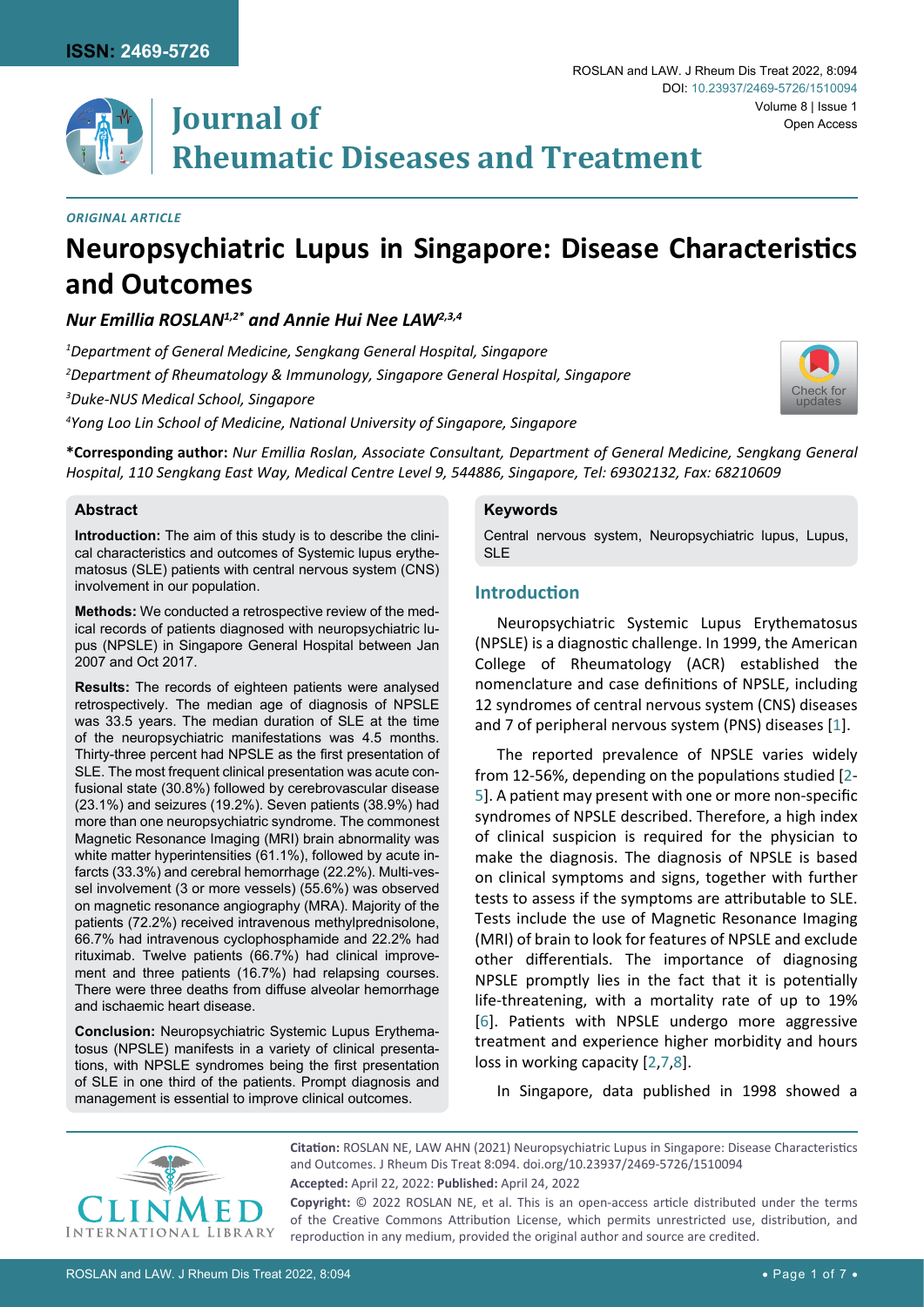prevalence of CNS involvement of 16.7% [[9\]](#page-5-6). An older study in 1987 found CNS disease to be the 2<sup>nd</sup> highest cause of death among SLE patients, accounting for 18% of the deaths [[10\]](#page-5-7). This study aims to provide updated local data in regards to clinical characteristics, treatment and outcomes of our patients with CNS involvement in SLE.

## **Methods**

#### **Study population**

A retrospective analysis of medical records between January 2007 and October 2017 was performed. We included all patients with NPSLE diagnosed in Singapore General Hospital who fulfilled the revised 1997 American College of Rheumatology (ACR) criteria for diagnosis of SLE and the 1999 ACR nomenclature and case definitions for neuropsychiatric lupus syndromes [[1](#page-5-0)[,11](#page-5-8)]. The study was approved by the Sing Health centralized institutional review board (Ref no: 2017/3070) and waiver of informed consent was obtained. Patients in this study were identified through the hospital database using physician-reported diagnoses that were coded as 'Lupus encephalopathy', 'Systemic lupus erythematosus encephalitis', 'Cerebral systemic lupus erythematosus', 'Cerebral lupus' or 'Cerebral vasculitis'. Neuropsychiatric symptoms were attributed to SLE by the managing rheumatologists after the exclusion of alternative etiologies like infection, metabolic abnormalities and drug causes [[12](#page-5-9)]. Patients with peripheral nervous system involvement by SLE were excluded in this study. A final list of 18 patients was obtained. Patient demographics (including age, sex and duration of SLE at the time of NPSLE presentation), clinical presentations, cumulative organ involvement, biochemical and immunological laboratory tests, cerebrospinal fluid (CSF) analysis, brain MRI findings, SLE disease activity index-2K (SLEDAI-2K) at the time of NPSLE presentation, treatment received, and outcomes were analysed retrospectively based on medical records [[13](#page-5-10)].

#### **Statistical analysis**

Statistical Package for the Social Sciences (SPSS) version 25.0 was used for data processing and analysis. Descriptive statistical analysis was carried out. Continuous variables were expressed as medians and means with interquartile range (IQR) and standard deviation (SD), respectively. Categorical data was expressed as percentages.

#### **Results**

#### **Patient characteristics**

[Table 1](#page-1-0) lists the baseline characteristics of all patients. Of the 18 patients included in this study, there were 15 females. Majority of the patients were of Chinese ethnicity (83.3%), while the rest were Malay (5.6%), <span id="page-1-0"></span>**Table 1:** Clinical characteristics of SLE patients.

| <b>Clinical characteristics of SLE patient</b>                    | n (%)       |
|-------------------------------------------------------------------|-------------|
| Gender                                                            |             |
| Female                                                            | 15(83.3)    |
| Male                                                              | 3(16.7)     |
| Ethnicity                                                         |             |
| Chinese                                                           | 15(83.3)    |
| Malay                                                             | 1(5.6)      |
| Indian                                                            | 1(5.6)      |
| Other (Vietnamese)                                                | 1(5.6)      |
| Age at diagnosis, years <sup>*</sup>                              | 33.5(27-47) |
| Duration of disease at diagnosis of NPSLE,<br>months <sup>*</sup> | $4.5(0-48)$ |
| NPSLE as first presentation of SLE                                | 6(33.3)     |
| History of cerebrovascular accident                               | 2(9.5)      |
| Hematological                                                     | 15(83.3)    |
| Lymphopenia                                                       | 13(86.7)    |
| Leukopenia                                                        | 10(55.6)    |
| Thrombocytopenia                                                  | 10(55.6)    |
| Autoimmune Hemolytic anemia                                       | 9(50)       |
| Lupus nephritis                                                   | 14(77.8)    |
| Class III                                                         | 2(14.3)     |
| Class IV                                                          | 4(28.6)     |
| Class V                                                           | 1(7.1)      |
| Class IV/V                                                        | 3(21.4)     |
| Mucocutaneous                                                     | 11(61.1)    |
| Arthritis                                                         | 8(44.4)     |
| Pulmonary                                                         | 3(16.7)     |
| Gastrointestinal                                                  | 1(5.6)      |
| Anti-phospholipid Syndrome                                        | 2(11.1)     |
| SLEDAI-2K score at diagnosis of NPSLE*                            | 24(19-29)   |

\*Median (interquartile range)

Indian (5.6%) and Vietnamese (5.6%). The median age of diagnosis of NPSLE was 33.5 years with a range between 18-73 years. The median disease duration from SLE onset to neuropsychiatric event was 4.5 months, with a range from 0-217 months. Six patients (33.3%) had NPSLE as their first presentation of SLE. Two patients had previous clinical stroke. None had pre-existing epilepsy or psychiatric conditions. Majority of the SLE patients had hematological manifestations (83.3%), followed by lupus nephritis (77.8%), mucocutaneous (61.1%) and arthritis (44.4%). The median SLEDAI-2K score at diagnosis of NPSLE was 24.

## **Neuropsychiatric manifestations**

A total of 26 neuropsychiatric events occurred in 18 patients as shown in [Table 2](#page-2-0). All patients had central nervous system manifestations and 7 patients (38.9%) had more than one neuropsychiatric syndrome at presentation. The most frequent clinical presentation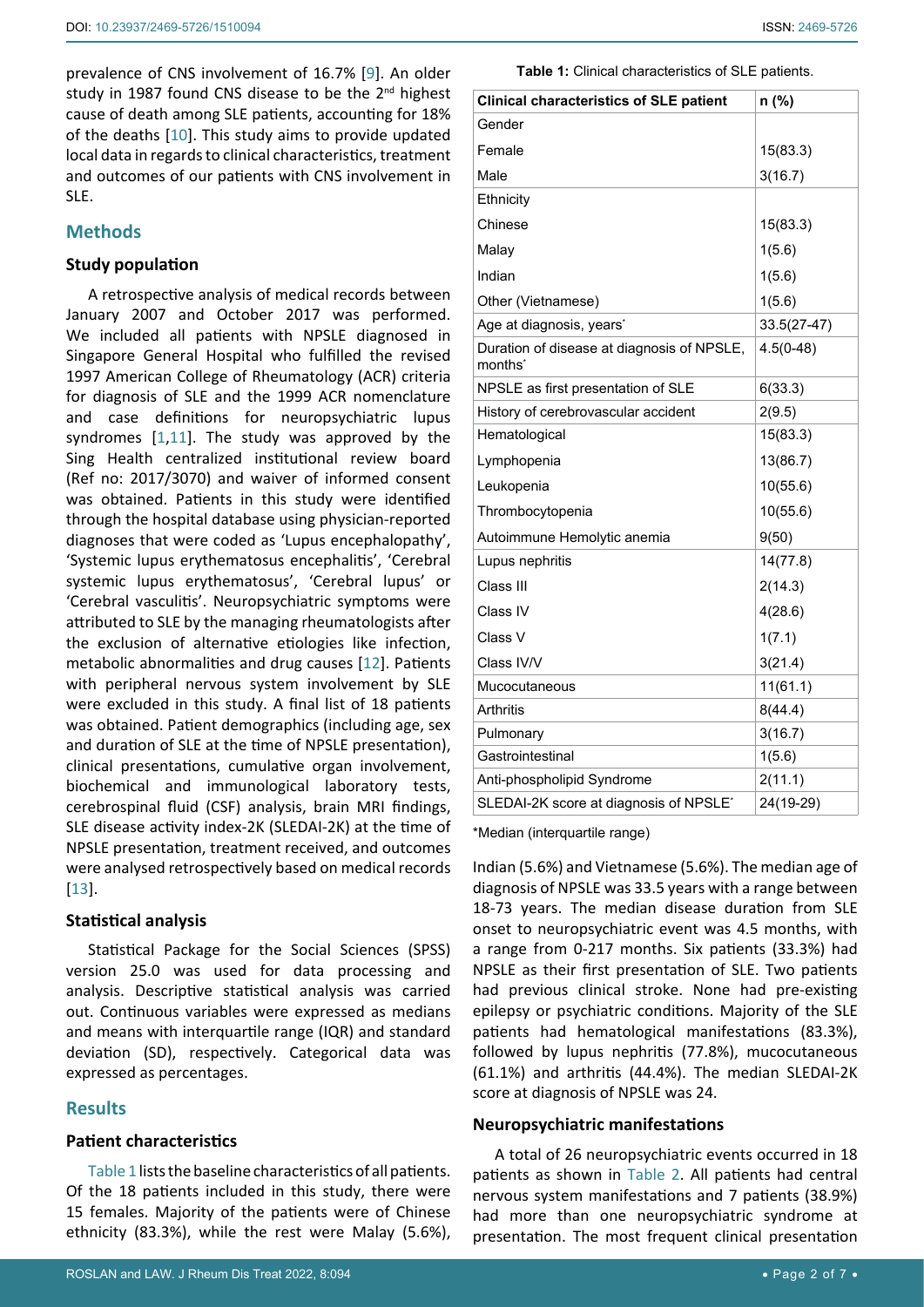<span id="page-2-0"></span>

| <b>Clinical Features of NPSLE</b> | $n\frac{6}{6}$ |
|-----------------------------------|----------------|
| Acute confusional state           | 8(30.8)        |
| Cerebrovascular disease           | 6(23.1)        |
| Seizure disorder                  | 5(19.2)        |
| Mood disorder                     | 2(7.7)         |
| Psychosis                         | 2(7.7)         |
| Anxiety disorder                  | 2(7.7)         |
| Cognitive dysfunction             | 1(3.8)         |

#### <span id="page-2-2"></span>**Table 3:** Laboratory indices.

| Laboratory indices                           | $n\frac{6}{6}$    |
|----------------------------------------------|-------------------|
| Hemoglobin, g/dL <sup>*</sup>                | $9.6(7.9-10.3)$   |
| Platelet, x10^9/L <sup>*</sup>               | 139.5(91-267)     |
| White blood cell count, x10^9/L <sup>*</sup> | $4.5(2.6 - 10.2)$ |
| Erythrocyte Sedimentation Rate, mm/hour*     | 54(17-106)        |
| Low C3 complement, n(%)                      | 14(77.8)          |
| Low C4 complement, n(%)                      | 14(77.8)          |
| Positive Antinuclear antibody                | 17(94.4)          |
| Homogeneous                                  | 13(76.5)          |
| Speckled                                     | 6(35.3)           |
| Nucleolar                                    | 1(5.9)            |
| Positive Anti-dsDNA antibody                 | 15(83.3)          |
| Anti-RNP antibody                            | 7(38.9)           |
| Anti-Ro antibody                             | 6(33.3)           |
| Anti-Sm antibody                             | 5(27.8)           |
| Anti-La antibody                             | 3(16.7)           |
| Anti-cardiolipin IgM                         | 3(16.7)           |
| Anti-cardiolipin IgG                         | 2(11.1)           |
| Lupus anticoagulant                          | 1(5.6)            |

\*Median (interquartile range)

was acute confusional state (30.8%) followed by cerebrovascular disease (23.1%) and seizures (19.2%). The rest of the NPSLE manifestations were mood disorders (7.7%), psychosis (7.7%), anxiety disorder (7.7%) and cognitive dysfunction (3.8%).

#### **Laboratory indices & CSF analysis**

The median hemoglobin was 9.6 (7.9-10.3) g/dL, platelet 139.5 (91-267)  $\times$  10^9/L, white blood cell counts 4.5 (2.6-10.2)  $\times$  10^9/L and erythrocyte sedimentation rate 54 (17-106) mm/hour. Fourteen patients (77.8%) had low complements. Serologically, seventeen patients (94.4%) had positive antinuclear antibodies and majority were of homogeneous pattern as illustrated in [Table 3](#page-2-2). Fifteen patients (83.3%) had positive antidsDNA antibodies, 27.8% (5/18) had positive anti-Smith antibodies, 16.7% (3/18) had positive anticardiolipin IgM antibodies, 11.1% (2/18) had positive anticardiolipin IgG antibodies and 5.6% (1/18) had positive lupus anticoagulant.

<span id="page-2-1"></span>**Table 4:** MRI brain findings.

| MRI Brain findings at diagnosis of NPSLE | $n\frac{9}{6}$ |
|------------------------------------------|----------------|
| Normal                                   | 2(11.1)        |
| More than one abnormality                | 6(33.3)        |
| Abnormal MRI                             | 16(88.9)       |
| White matter hyperintensities            | 11(61.1)       |
| Acute infarcts                           | 6(33.3)        |
| Cerebral haemorrhage                     | 4(22.2)        |
| Cerebral atrophy                         | 3(16.7)        |
| Cerebral oedema                          | 1(5.6)         |
| Magnetic Resonance Angiography (MRA)     |                |
| No irregularities                        | 9(50)          |
| Arterial territories affected            | 9(50)          |
| posterior cerebral artery                | 6(33.3)        |
| middle cerebral artery                   | 5(27.8)        |
| anterior cerebral artery                 | 4(22.2)        |
| internal carotid artery                  | 4(22.2)        |
| Magnetic resonance Venogram; n = 9       |                |
| Venous thrombosis                        | 0(0)           |

Lumbar puncture was carried out on 9 patients to exclude CNS infections. All CSF cultures were negative for bacterial, viral, fungal and parasitic infections. These microbiological tests include cytomegalovirus, herpes simplex virus, varicella zoster virus, toxoplasma gondii, measles, mumps, acid-fast bacilli (AFB), tuberculosis, cryptococcus, aspergillosis and histoplasmosis.

#### **Radiological features**

All 18 patients had MRI and magnetic resonance angiography (MRA) of the brain performed as part of the evaluation. All except two patients (11.1%) had abnormal MRI brain and six patients (33.3%) had more than one abnormal MRI finding. As shown in [Table 4](#page-2-1), the commonest abnormality seen was white matter hyperintensities (61.1%) followed by cerebral infarction (33.3%), cerebral hemorrhage (22.2%), generalized cerebral atrophy (16.7%) and cerebral edema (5.6%).

Only half of the patients had abnormal MRA findings. MRA abnormalities reported include luminal irregularities, beading, narrowing, stenosis, occlusion and stuttering flow signals along the vessels. Among the 9 patients who had MRA abnormalities, the posterior cerebral artery (PCA) was the most commonly affected (33.3%), followed by the middle cerebral arteries (MCA) (27.8%), the anterior cerebral artery (ACA) (22.2%) and internal carotid artery (ICA) (22.2%). More than half of the patients (55.6%) had multi-vessel (3 or more vessels) involvement. Two patients had dual-vessel involvement and the remaining two patients had single-vessel involvement. Nine patients had magnetic resonance venogram performed and none of them had venous thrombosis.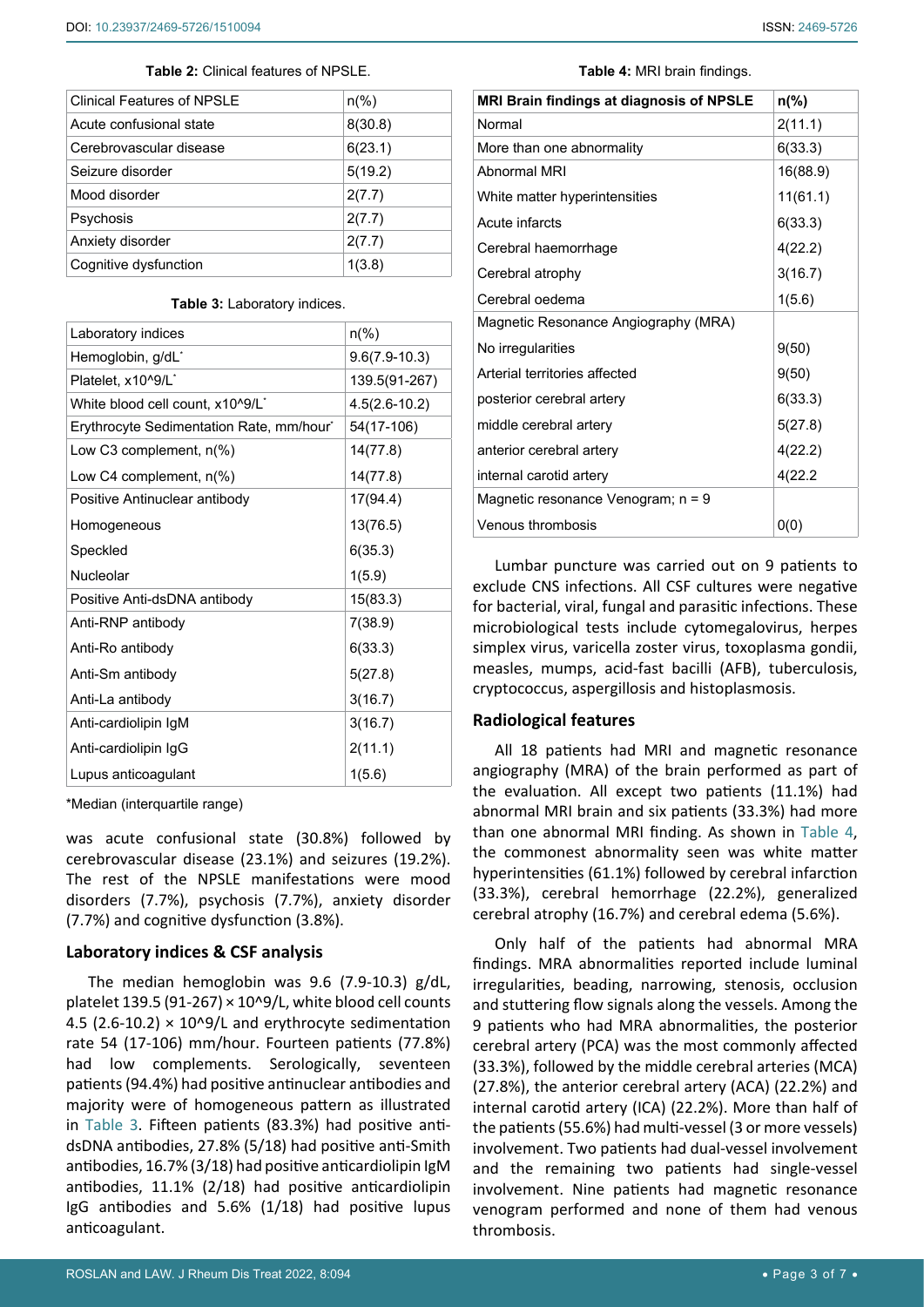#### **Treatment and outcomes**

Thirteen patients (72.2%) received intravenous methylprednisolone as part of their initial therapy. Three patients (16.7%) received intravenous hydrocortisone at a prednisolone daily dose equivalent of at least 1 milligram per kilogram body weight. The remaining two patients (11.1%) were on moderate doses of oral prednisolone of at least 0.5 milligram per kilogram body weight.

Ten patients (66.7%) were treated with intravenous cyclophosphamide as induction therapy and four had intravenous rituximab (22.2%). Other treatments used were mycophenolate mofetil (27.8%) and intravenous immunoglobulin (11.1%). One patient underwent plasmapheresis due to concurrent diffuse alveolar hemorrhage. The other treatments used were antiplatelet, anticoagulation and anti-convulsant. Psychiatric treatment included anti-psychotic, antidepressants, anxiolytics and electroconvulsive therapy (as per [Table 5](#page-3-0)).

Twelve patients (66.7%) showed clinical improvement with treatment of NPSLE. Three patients (16.7%) had relapsing disease who later presented with paranoid delusions, bipolar disease, anxiety disorder and seizures. There were three deaths (16.7%) which include deaths from diffuse alveolar hemorrhage and ischaemic heart disease. The cause of death of the third patient was unknown.

## **Discussion**

Neuropsychiatric systemic lupus erythematosus

| <b>Treatment of NPSLE</b>       | $n$ (%)        |
|---------------------------------|----------------|
| Intravenous methyl prednisolone | 13(72.2)       |
| Cyclophosphamide                | 10(66.7)       |
| Mycophenolate mofetil           | 5(27.8)        |
| Rituximab                       | 4(22.2)        |
| Intravenous Immunoglobulin      | 2(11.1)        |
| Plasmapheresis                  | 1(5.6)         |
| Antiplatelet                    | 3(16.7)        |
| Anticoagulant                   | 2(11.1)        |
| Anticonvulsant                  | 5(27.8)        |
| Psychiatric treatment           | 3(16.7)        |
| <b>Outcomes</b>                 | $n\frac{9}{6}$ |
| Clinical improvement            | 12(66.7)       |
| Relapsing NPSLE                 | 3(16.7)        |
| Death                           | 3(16.7)        |
| Diffuse alveolar hemorrhage     | 1(5.6)         |
| Ischaemic heart disease         | 1(5.6)         |
| Unknown                         | 1(5.6)         |

<span id="page-3-0"></span>**Table 5:** Treatment and outcomes.

(NPSLE) is one of the most severe presentations of SLE with high mortality rates of up to 19% [[6,](#page-5-3)[14](#page-5-11)]. The prevalence of NPSLE ranges from 12-56% and this wide variation can be explained by differences in study design, inclusion and exclusion criteria [[2-](#page-5-1)[5](#page-5-2)[,7](#page-5-4)]. Locally, a retrospective study of SLE patients from the period of 1980 to 1992 reported a prevalence rate of 8.6% [[15\]](#page-5-12). In this study, we describe the clinical characteristics, imaging features, treatment and outcomes of SLE patients with CNS involvement.

Our study showed one third of patients had NPSLE as their first presentation of SLE, slightly higher compared to a systematic review by Zhang, et al. which reported 22.8% of patients who had NPSLE as an initial presentation [[16](#page-5-13)]. Therefore, physician should remain cognizant of SLE patients who present with non-specific neuropsychiatric symptoms. Similar to other cohort studies, our patients had severe SLE disease with concomitant cytopenia, lupus nephritis, mucocutaneous and skeletal involvement at presentation.

Neuropsychiatric manifestations are classified into focal and diffuse syndromes. Focal neurological manifestations are thought to reflect localized CNS involvement and is attributable to structural abnormalities which may be a result of arterial ischaemia or venous thromboses. Examples are strokes, seizures and demyelinating syndromes. Diffuse neuropsychiatric manifestations are not associated with structural pathology and typically do not reflect disease activity in the CNS [[17](#page-5-14)-[19\]](#page-6-0). Examples are acute confusional state, mood disorder and psychosis. Among the twelve CNS syndromes, eight were present in our patients. Overall, the number of focal neurological syndromes and diffuse neuropsychiatric syndromes were almost the same. There were 14 focal neurological syndromes and 12 diffuse neuropsychiatric syndromes. Acute confusional state (27.5%) was the commonest, followed by cerebrovascular disease (20.7%) and seizure disorders (17.2%). These findings were similar to the inception cohort studied by Hanly, et al. and a retrospective study by Feng, et al. in 1982. The latter reported organic brain syndrome (characterized by impairment of orientation, perception, memory or intellectual function) being the commonest manifestation (47%), followed by seizures (24%) [[20](#page-6-1)]. However, studies in China reported headache as the most frequent NPSLE manifestation [[3,](#page-5-15)[21\]](#page-6-2).

Cerebrovascular disease was consistently among the top five neuropsychiatric manifestations in many studies and it is believed that antiphospholipid antibodies play a role in its pathogenesis [[22](#page-6-3)]. However, this association was not observed in our cohort as among the patients with cerebrovascular disease, only one had antiphospholipid syndrome, while the rest were negative for anti-cardiolipin IgM, anti-cardiolipin IgG and lupus anticoagulant. Of note, beta-2 glycoprotein antibodies results were not available for our patients.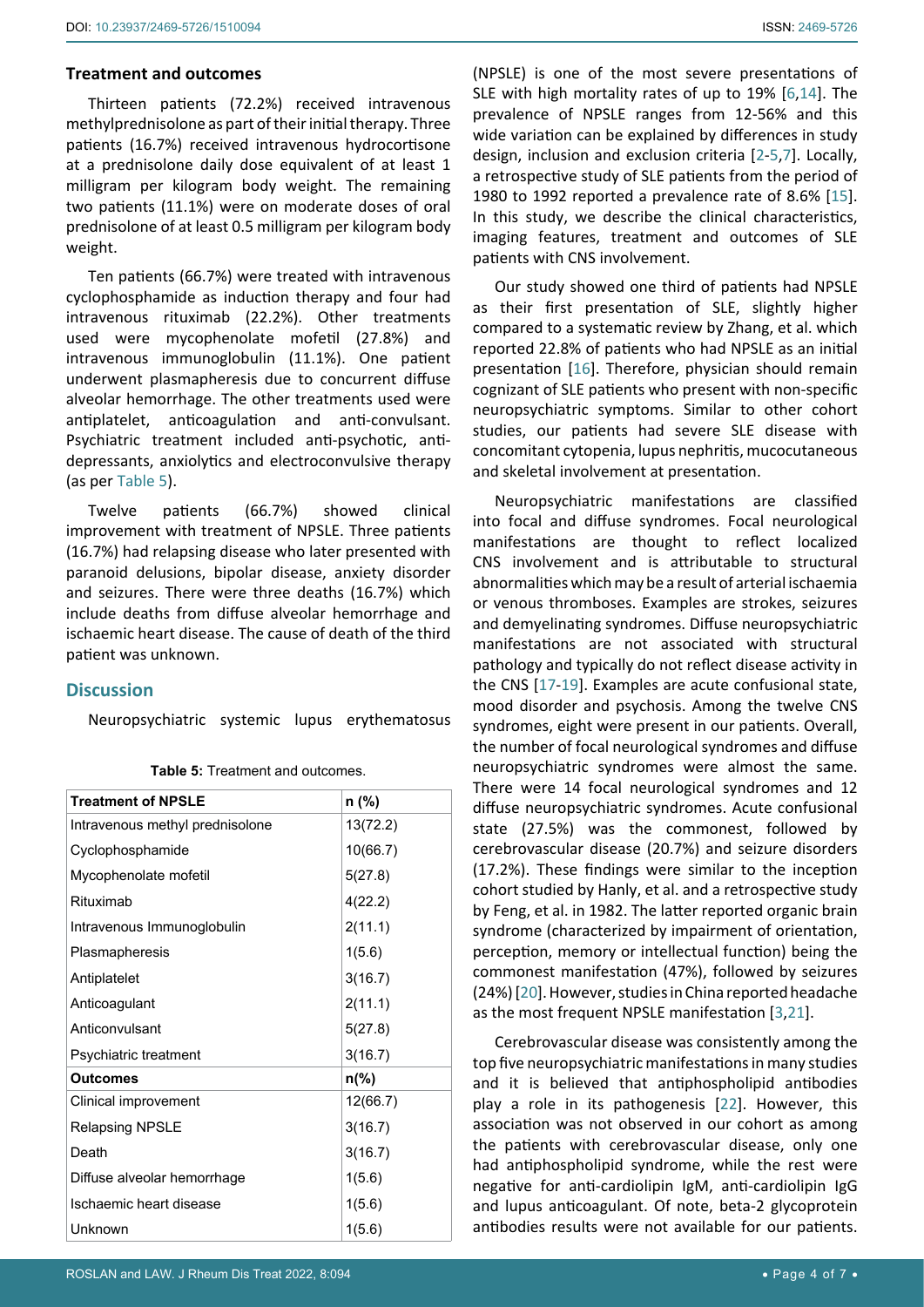This would be helpful to better study the relationship between antiphospholipid antibodies and strokes.

The lack of specific laboratory marker, histopathology findings (CSF analysis and biopsy) and specific imaging tool often makes diagnosis of NPSLE difficult. Hence, it is prudent to rule out secondary causes as patients with cerebrovascular accident or CNS infections such as encephalitis or meningitis can present in a manner similar to NPSLE. Often, lumbar puncture is performed for CSF examination and culture to exclude infection. In our cohort, 9 patients had lumbar puncture and none had CNS infections.

Neuroimaging such as MRI brain is useful in excluding other causes of neuropsychiatric symptoms such as infections, abscesses, strokes or tumor, despite its subpar specificity of 60-82% [[23\]](#page-6-6). Almost 90% of our patients had abnormal MRI brain, higher than the 53% reported by Steup-Beekman [[24](#page-6-7)]. The relative order of frequencies of MRI abnormalities is similar in our current study and in the cohort described by Steup-Beekman's. Both cohorts report white matter hyperintensities as the commonest, followed by infarcts. Less common findings include cerebral hemorrhage and cerebral atrophy.

The underlying pathology of white matter hyperintensities are not fully understood. They are thought to possibly be multifactorial in etiology-small vessel angiopathy, microthromboemboli, vasculitis and demyelination [[23](#page-6-6)[,25](#page-6-8)]. In SLE patients, the presence of white matter hyperintensities has shown to be associated with older age, positive antiphospholipid antibodies, presence of disease damage, higher SLEDAI score, NPSLE, and presence of cerebral infarcts [[23](#page-6-6)]. Further studies would be helpful to further delineate how white matter hyperintensities may be associated with inflammatory or ischaemic phenotypes of NPSLE [[26](#page-6-9),[27](#page-6-10)]. It must also be remembered that white matter hyperintensities are not specific for NPSLE, and has been demonstrated in non-NPSLE patients [[28\]](#page-6-11).

MRA abnormalities were seen in 50% of patients. The posterior cerebral artery was the most commonly affected arterial territory, and 77.8% had more than a single vessel involvement. Only 44.4% of patients with arterial involvement had clinical stroke. As it is known that posterior cerebral artery supplies the thalamus, this may potentially cause a decline in cognitive function such as memory and inattention later in life. More studies are needed to correlate these findings with the disease course and its impact on neuropsychological outcomes.

The challenges in the management of NPSLE is contributed by the fact that patients frequently have more than 1 neuropsychiatric manifestation, as shown in 7 patients (38.9%) in our study. This affects treatment decisions as the rheumatologist needs to make a judgement of whether the patient's NPSLE has

an inflammatory or ischaemic phenotype, or if both phenotypes co-exist.

Patients with inflammatory phenotypes of NPSLE are treated with immunosuppressants like intravenous pulsed methylprednisolone, cyclophosphamide and rituximab [[29\]](#page-6-4). Currently, the available evidence for the use of glucocorticoids and cyclophosphamide come from several non-controlled trials, and randomized controlled trials respectively [[30](#page-6-5)]. Based on this, majority of the patients in this cohort received intravenous pulsed methylprednisolone (72.2%) and cyclophosphamide (66.7%).

Three patients received antiplatelet, and another two were on warfarin for antiphospholipid syndrome (APS). Of note, the NPSLE manifestation in one of the patients with APS was not directly due to the hypercoagulable state. The wide range of treatment in our group of 18 patients, ranging from the varying glucocorticoid doses to the differing choices of steroidsparers, is reflective of the diverse array of patient factors to consider in the management of NPSLE. Frequently, NPSLE is part of a multi-organ involvement by SLE. The rheumatologist also takes into consideration the patients' multiple co-morbidities such as infections or bleeding complications. As such, the choice of treatment -be it immunosuppressants, antiplatelet and/ or anticoagulation- is affected by patient's concurrent medical issues at the time of management.

Apart from immunosuppressive therapies, appropriate symptomatic intervention also plays an important role in improving outcomes [[29\]](#page-6-4). Comanagement with the Neurologists and Psychiatrists were crucial as they provided specialist input on anticonvulsants (27.8%) and psychiatric interventions (16.7%). It is worth noting that three patients in our study that had a relapsing course of the NPSLE had predominantly psychiatric manifestations. As such, the management of NPSLE requires close collaboration with psychiatrists so that immunosuppressive therapy and psychiatric intervention can be titrated based on each individual patient's unique NPSLE manifestation to avoid over-treatment with immunosuppressants.

NPSLE has been associated with higher mortality. Zirkzee, et al. demonstrated that the hazard ratios were highest in patients with acute confusional state (HR 3.4) and older age at diagnosis of NPSLE. The causes of death varied from NPSLE itself (16%), SLE (non-NPSLE) (13%), infection (22%), cancer (13%) and others. In our study, two of the three who died had acute confusional state and seizures at presentation. NPSLE itself, however, was not the direct cause of death. Due to the small sample size, it is hard to postulate if early treatment contributed to a better outcome in these cases.

Our study is limited by the small number of patients identified with having NPSLE, and its retrospective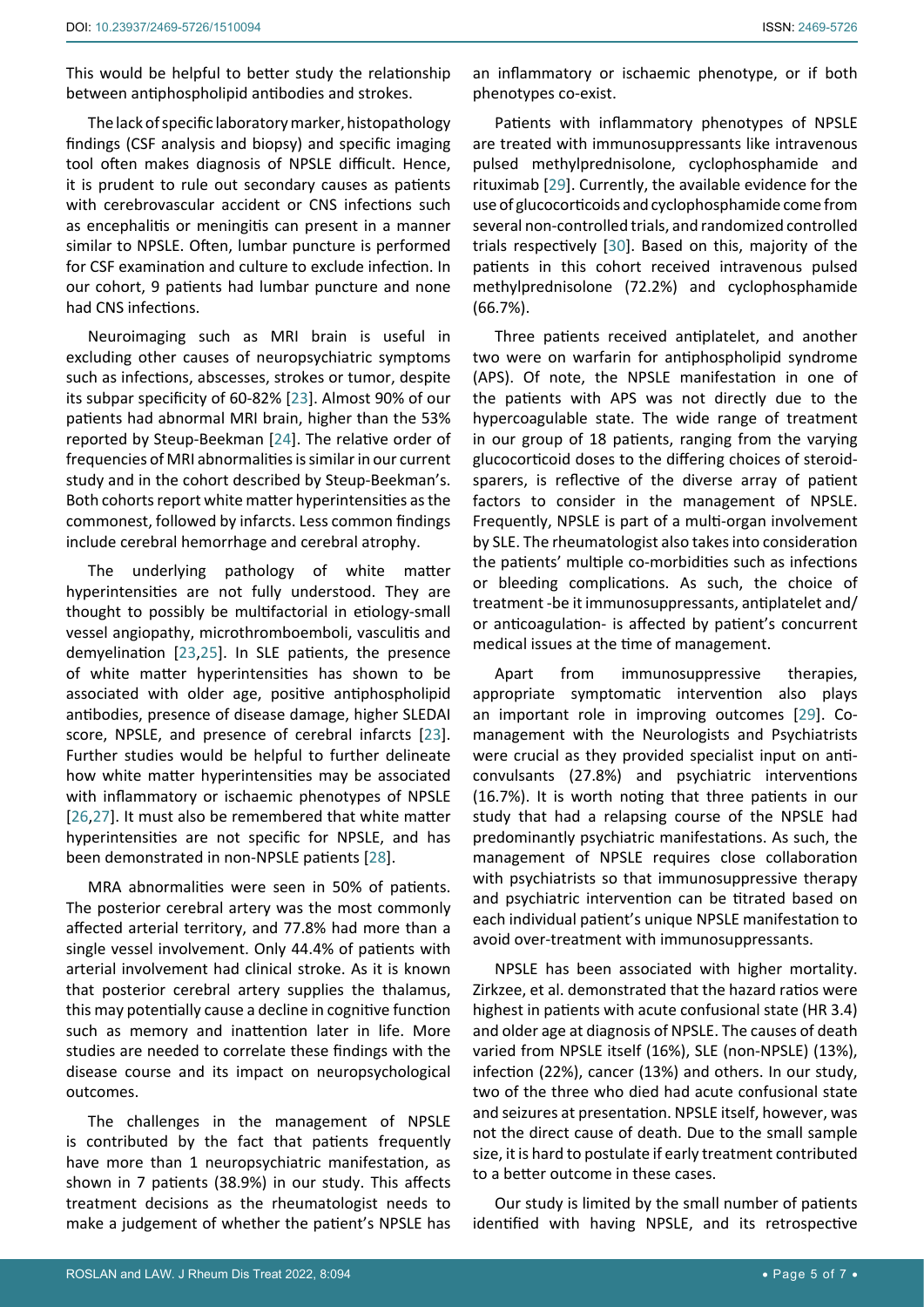design. The reason for the small number of patients is contributed by under-reporting of neuropsychiatric diagnoses in the electronic medical records. This underreporting has also affected the proper identification of patients with peripheral nervous system involvement of SLE from the medical records. As such, we have excluded patients with peripheral nervous system involvement in this study. Improved awareness and diagnosis of NPSLE and its 19 syndromes will allow us to better study this heterogenous condition.

The attribution of patients' symptoms to SLE remains a challenge. The ACR case definitions have been found to have low specificity for NPSLE [[1](#page-5-0),[31](#page-6-12),[32](#page-6-13)]. In our study, we encountered patients who were initially documented as having headaches as a manifestation on SLE. These patients were later excluded from the analyses as they do not fit the description of 'Lupus headache', which SLEDAI-2K defines as a severe, persistent headache that may be migrainous, but must be nonresponsive to narcotic analgesia [[32](#page-6-13)]. In this retrospective study, the diagnoses of NPSLE were made by the managing rheumatologist with the help of the available clinical and laboratory data. A prospective study will allow for the incorporation of a more standardized method of attribution that has been described by several authors [[33](#page-6-14),[34](#page-6-15)]. A bigger study will provide better generalisation of the results.

This study is also not dedicated to analysing brain imagings. All our patients underwent conventional MRI brain with MRA as part of their evaluations. Although all the scans are performed in the same institution, they are reported by several different radiologists who were provided with the patient's history as part of clinical care. It would have been better if there was a designated radiologist who is blinded to patients' clinical background. In addition, advanced MRI techniques will be helpful to identify abnormalities not detected on conventional MRI.

#### **Conclusion**

Neuropsychiatric Systemic Lupus Erythematosus (NPSLE) manifests in a variety of clinical presentations, and is the first manifestation of SLE in one third of our local NPSLE patients. Prompt diagnosis and management is essential to improve clinical outcomes.

## **Author Contribution**

Both authors acknowledge they have contributed significantly, and were involved in the conceptualization and methodology of the study. The authors analysed the data and take responsibility for the accuracy of the data analysis. Both authors drafted, critically revised and approved the final manuscript.

#### **References**

<span id="page-5-0"></span>1. [\(1999\) The american college of rheumatology nomenclature](https://pubmed.ncbi.nlm.nih.gov/10211873/)  [and case definitions for neuropsychiatric lupus syndromes.](https://pubmed.ncbi.nlm.nih.gov/10211873/)  <span id="page-5-1"></span>[Arthritis Rheum 42: 599-608.](https://pubmed.ncbi.nlm.nih.gov/10211873/)

- 2. [Jönsen A, Bengtsson AA, Nived O, Ryberg B, Sturfelt](https://pubmed.ncbi.nlm.nih.gov/12422005/)  [G \(2002\) Outcome of neuropsychiatric systemic lupus](https://pubmed.ncbi.nlm.nih.gov/12422005/)  [erythematosus within a defined Swedish population:](https://pubmed.ncbi.nlm.nih.gov/12422005/)  [Increased morbidity but low mortality. Rheumatology](https://pubmed.ncbi.nlm.nih.gov/12422005/)  [\(Oxford\) 41: 1308-1312.](https://pubmed.ncbi.nlm.nih.gov/12422005/)
- <span id="page-5-15"></span>3. [Zhou HQ, Zhang FC, Tian XP, Leng XM, Lu JJ, et al. \(2008\)](https://pubmed.ncbi.nlm.nih.gov/18250131/)  [Clinical features and outcome of neuropsychiatric lupus in](https://pubmed.ncbi.nlm.nih.gov/18250131/)  [chinese: Analysis of 240 hospitalized patients. Lupus 17:](https://pubmed.ncbi.nlm.nih.gov/18250131/)  [93-99.](https://pubmed.ncbi.nlm.nih.gov/18250131/)
- 4. [Kasitanon N, Louthrenoo W, Piyasirisilp S, Sukitawu W,](https://pubmed.ncbi.nlm.nih.gov/12587842/)  [Wichainun R \(2002\) Neuropsychiatric manifestations in thai](https://pubmed.ncbi.nlm.nih.gov/12587842/)  [patients with systemic lupus erythematosus. Asian Pac J](https://pubmed.ncbi.nlm.nih.gov/12587842/)  [Allergy Immunol 20: 179-185.](https://pubmed.ncbi.nlm.nih.gov/12587842/)
- <span id="page-5-2"></span>5. [Unterman A, Nolte JE, Boaz M, Abady M, Shoenfeld Y, et](https://pubmed.ncbi.nlm.nih.gov/20965549/)  [al. \(2011\) Neuropsychiatric syndromes in systemic lupus](https://pubmed.ncbi.nlm.nih.gov/20965549/)  [erythematosus: A meta-analysis. Semin Arthritis Rheum](https://pubmed.ncbi.nlm.nih.gov/20965549/)  [41: 1-11.](https://pubmed.ncbi.nlm.nih.gov/20965549/)
- <span id="page-5-3"></span>6. [Zirkzee EJ, Huizinga TW, Bollen EL, van Buchem MA,](https://pubmed.ncbi.nlm.nih.gov/24243776/)  [Middelkoop HA, et al. \(2014\) Mortality in neuropsychiatric](https://pubmed.ncbi.nlm.nih.gov/24243776/)  [systemic lupus erythematosus \(NPSLE\). Lupus 23: 31-38.](https://pubmed.ncbi.nlm.nih.gov/24243776/)
- <span id="page-5-4"></span>7. [Barile-Fabris L, Ariza-Andraca R, Olguín-Ortega L,](https://pubmed.ncbi.nlm.nih.gov/15769918/)  [Jara LJ, Fraga-Mouret A, et al. \(2005\) Clinical trial of](https://pubmed.ncbi.nlm.nih.gov/15769918/)  [IV cyclophosphamide versus IV methylprednisolone in](https://pubmed.ncbi.nlm.nih.gov/15769918/)  [severe neurological manifestations in systemic lupus](https://pubmed.ncbi.nlm.nih.gov/15769918/)  [erythematosus. Ann Rheum Dis 64: 620-625.](https://pubmed.ncbi.nlm.nih.gov/15769918/)
- <span id="page-5-5"></span>8. [Tokunaga M, Saito K, Kawabata D, Imura Y, Fujii T, et](https://pubmed.ncbi.nlm.nih.gov/17107983/)  [al. \(2007\) Efficacy of rituximab \(anti-CD20\) for refractory](https://pubmed.ncbi.nlm.nih.gov/17107983/)  [systemic lupus erythematosus involving the central nervous](https://pubmed.ncbi.nlm.nih.gov/17107983/)  [system. Ann Rheum Dis 66: 470-475.](https://pubmed.ncbi.nlm.nih.gov/17107983/)
- <span id="page-5-6"></span>9. [Thumboo J, Fong KY, Chng HH, Koh ET, Chia HP, et al.](https://pubmed.ncbi.nlm.nih.gov/9676760/)  [\(1998\) The effects of ethnicity on disease patterns in 472](https://pubmed.ncbi.nlm.nih.gov/9676760/)  [orientals with systemic lupus erythematosus. J Rheumatol](https://pubmed.ncbi.nlm.nih.gov/9676760/)  [25: 1299-1304.](https://pubmed.ncbi.nlm.nih.gov/9676760/)
- <span id="page-5-7"></span>10. [Boey ML, Ng SC, Feng PH \(1987\) Mortality of orientals with](https://pubmed.ncbi.nlm.nih.gov/3423799/)  [systemic lupus erythematosus--a reappraisal. Singapore](https://pubmed.ncbi.nlm.nih.gov/3423799/)  [Med J 28: 318-320.](https://pubmed.ncbi.nlm.nih.gov/3423799/)
- <span id="page-5-8"></span>11. [Hochberg MC \(1997\) Updating the American college](https://pubmed.ncbi.nlm.nih.gov/9324032/)  [of rheumatology revised criteria for the classification of](https://pubmed.ncbi.nlm.nih.gov/9324032/)  [systemic lupus erythematosus. Arthritis Rheum 40: 1725.](https://pubmed.ncbi.nlm.nih.gov/9324032/)
- <span id="page-5-9"></span>12. [Meszaros ZS, Perl A, Faraone SV \(2012\) Psychiatric](https://pubmed.ncbi.nlm.nih.gov/22687742/)  [symptoms in systemic lupus erythematosus: A systematic](https://pubmed.ncbi.nlm.nih.gov/22687742/)  [review. J Clin Psychiatry 73: 993-1001.](https://pubmed.ncbi.nlm.nih.gov/22687742/)
- <span id="page-5-10"></span>13. [Bombardier C, Gladman DD, Urowitz MB, Caron D, Chang](https://pubmed.ncbi.nlm.nih.gov/1599520/)  [CH \(1992\) Derivation of the sledai. A disease activity index](https://pubmed.ncbi.nlm.nih.gov/1599520/)  [for lupus patients. The committee on prognosis studies in](https://pubmed.ncbi.nlm.nih.gov/1599520/)  [sle. Arthritis Rheum 35: 630-640.](https://pubmed.ncbi.nlm.nih.gov/1599520/)
- <span id="page-5-11"></span>14. [Ahn GY, Kim D, Won S, Song ST, Jeong H-J, et al.](https://pubmed.ncbi.nlm.nih.gov/29688144/)  [\(2018\) Prevalence, risk factors, and impact on mortality of](https://pubmed.ncbi.nlm.nih.gov/29688144/)  [neuropsychiatric lupus: A prospective, single-center study.](https://pubmed.ncbi.nlm.nih.gov/29688144/)  [Lupus 27: 1338-1347.](https://pubmed.ncbi.nlm.nih.gov/29688144/)
- <span id="page-5-12"></span>15. [Thumboo J, Uramoto K, O'Fallon WM, Fong KY, Boey ML, et](https://pubmed.ncbi.nlm.nih.gov/11762683/)  [al. \(2001\) A comparative study of the clinical manifestations](https://pubmed.ncbi.nlm.nih.gov/11762683/)  [of systemic lupus erythematosus in caucasians in rochester,](https://pubmed.ncbi.nlm.nih.gov/11762683/)  [minnesota, and chinese in singapore, from 1980 to 1992.](https://pubmed.ncbi.nlm.nih.gov/11762683/)  [Arthritis Rheum 45: 494-500.](https://pubmed.ncbi.nlm.nih.gov/11762683/)
- <span id="page-5-13"></span>16. [Zhang Y, Han H, Chu L \(2020\) Neuropsychiatric lupus](https://pubmed.ncbi.nlm.nih.gov/32321114/)  [erythematosus: Future directions and challenges; a](https://pubmed.ncbi.nlm.nih.gov/32321114/)  [sytematic review and survey. Clinics \(Sao Paolo\) 75: e1515.](https://pubmed.ncbi.nlm.nih.gov/32321114/)
- <span id="page-5-14"></span>17. [Hanly JG, Urowitz MB, Su L, Bae SC, Gordon C, et al.](https://pubmed.ncbi.nlm.nih.gov/19359262/)  [\(2010\) Prospective analysis of neuropsychiatric events in](https://pubmed.ncbi.nlm.nih.gov/19359262/)  [an international disease inception cohort of patients with](https://pubmed.ncbi.nlm.nih.gov/19359262/)